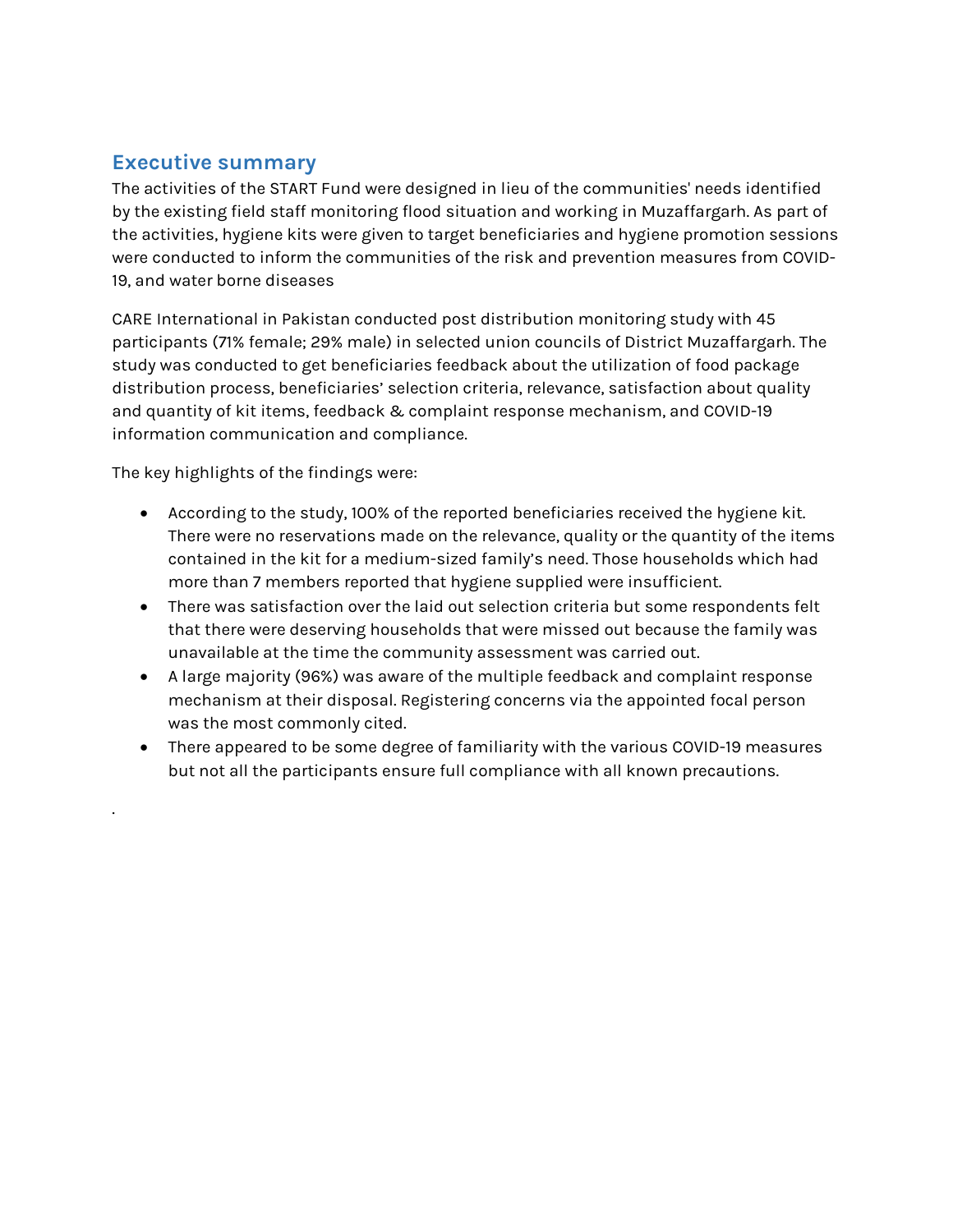## PDM study findings

#### Demography

The process of post distribution monitoring was facilitated by the IP staff members in the union council of Rang Pur of District Muzaffargarh. Gender composition of the sampled participants included 38% female and 62% male with an age range from 21 years – 83 years. The average family size was reported to be 6.45 individuals (minimum 2, maximum 10 people).



Figure 1: Gender disaggregation in PDM Study

#### Kit receiving

All the sampled participants reported that they have received hygiene kit assistance during the second week of October 2020. When asked about the details of the package, the participants also verified that the types of items and the quantity of items received were in accordance to the set criteria. The respondents reported complete satisfaction on completeness of the package/kit and none of the participants reported any shortcoming in the quantity of items received in the package.



Figure 2: Items distributed in the hygiene kit

## Distribution process

According to the questionnaire findings, 100% of the beneficiaries received adequate information in advance about the type of items contained and about quantity of each item in the hygiene kit. The date and time of distribution was communicated in a timely manner to all the beneficiaries, as reported by the participants questioned.

The hygiene kits were not distributed door-to-door rather the participants collected the kit from two designated collection points located at Jam Wala and Dera Samti. All but two participants quoted the distribution process to be convenient and the beneficiaries did not face any difficulty while receiving the package/kits. A concern raised was related to the extended wait time in order to receive the hygiene kit. Additionally, the participants quoted that a good treatment shown by the distribution staff towards the beneficiaries at the distribution site.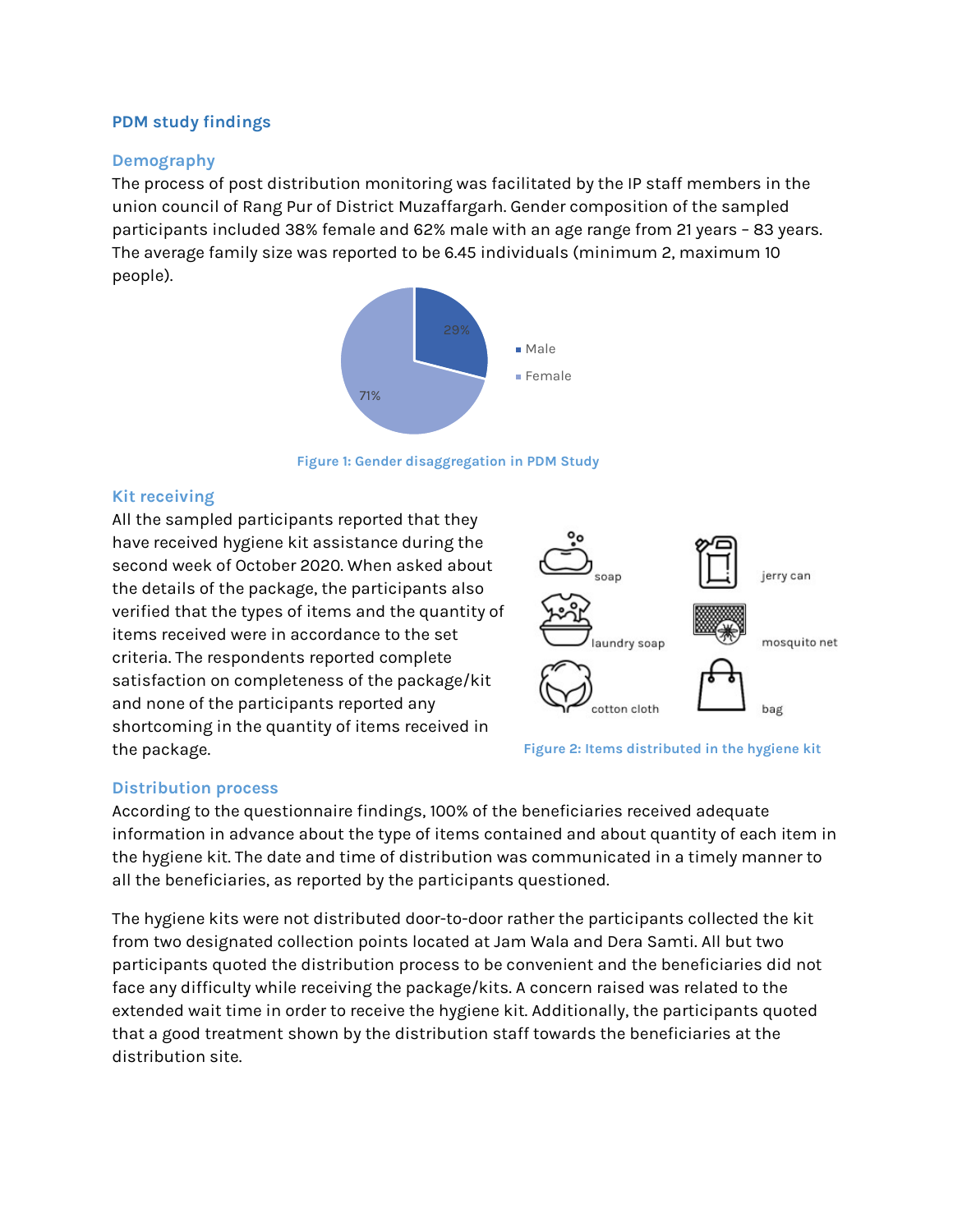

Figure 3: Hygiene kit distribution process

#### Beneficiaries selection process

All the selected participants expressed full satisfaction over the selection process of the project beneficiaries. However, when the participants were asked whether there were households in the community which could have benefited from the project but were missed, 80% of them said yes. The reason they were missed out was primarily due to the nonavailability of the family at the time of the assessment (56%) and owing to the strict selection criteria<sup>1</sup> (24%) laid out in the project plan.

#### **Satisfaction**

When enquired about the relevance and use of the hygiene kit, 100% of the participants reported that the hygiene kit was relevant to their household needs and the quality of items included in the kit was satisfactory. The participants also appreciated the quality and quantity of the food items received in the kit. However, 8% of the participants said that the number of soaps included in the hygiene kit were not enough to meet their family's need for a month as the household size exceeded 7 individuals.

 $^1$  Preference was given to families living in slums and underserved locations, particularly those with limited access to marketplaces, and those who do not have a source of income or other assistance. Female-headed households, daily wage workers, persons with disability, ethnic and religious minorities, and households with elderly members were also preferred.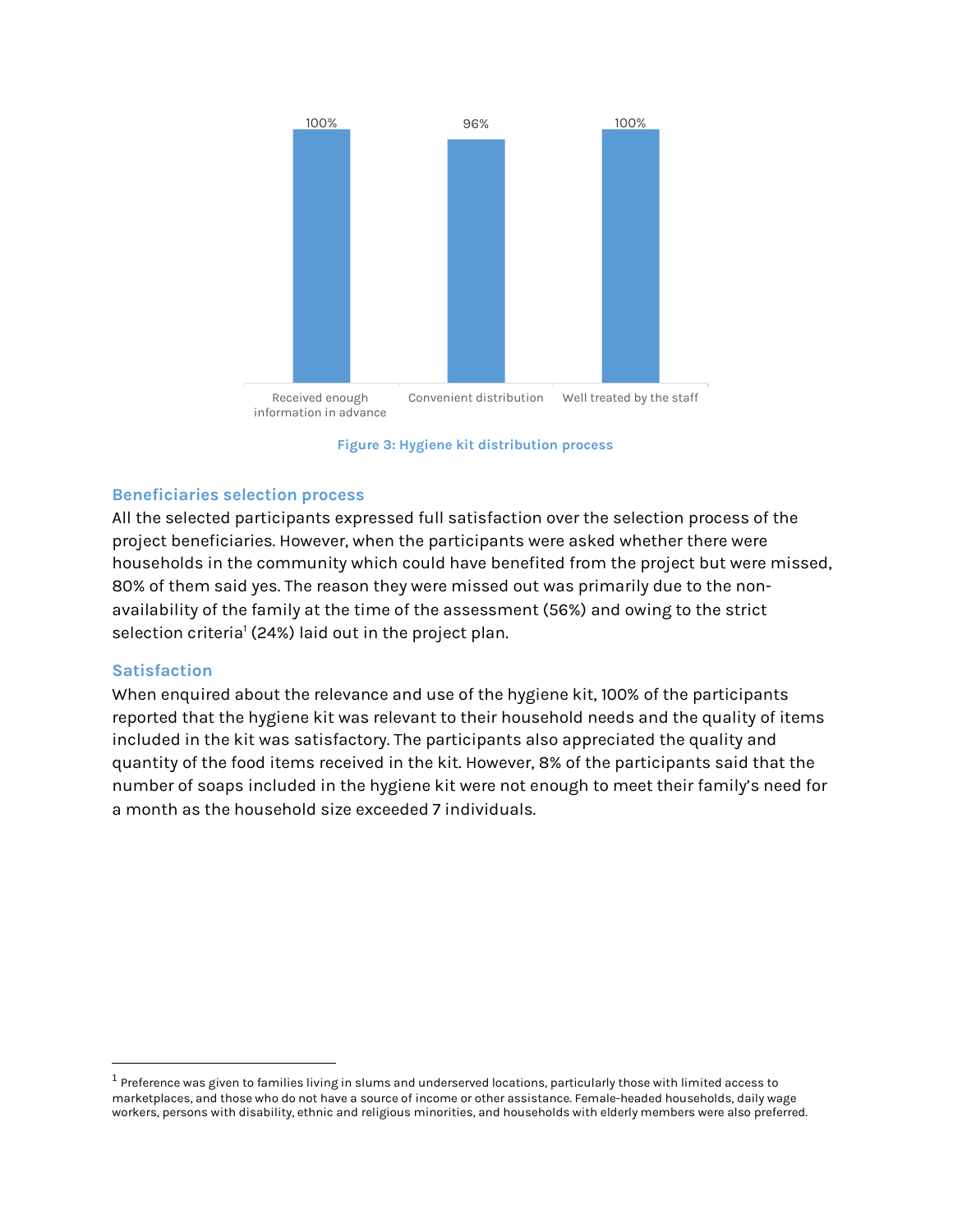#### Feedback Complaint Response Mechanism (FCRM)

The questionnaire results show that 96% of the respondents were aware of the feedback and complaint mechanism, while 4% of the respondents were unfamiliar. The awareness with the feedback and complaint mechanism tools was reflected in varied responses. Around 56% of the participants were aware of providing feedback and complaint to project staff through the focal person and 40% were aware of using a telephone line to register their concerns. A large

majority was also familiar with multiple platforms for feedback and complaint mechanism.

#### Provision of feedback/Complaint

None of the participants used any of the FCRM platform to register complaint/ feedback. But when asked about any additional feedback all



of them were appreciative of the emergency response efforts and were thankful for the assistance in their hour of need.

#### Information sources of COVID-19

Figure 4: Expression of gratitude from beneficiaries

Every participant responded to having received

information about COVID-19 primarily via two sources – TV (47%) and the community sessions (6%) while some participants received information from both the sources (42%). It is worthy to note that radio and IEC material did not have any outreach for the participants sampled.

## COVID-19: knowledge of precautionary measures vs the practice of precautionary measures

The participants were assessed on their knowledge and associated practice of the various COVID-19 precautionary measures known to them.

The questionnaire findings suggest that 98% of the respondents have knowledge of maintaining 6 feet distance as precautionary measure and it's practiced by a similar percentage. Similarly, 92% respondents reported that washing of hands with soap for 20 seconds as a precautionary measure to avoid the contracting COVID and it is practiced by a similar percentage.

On the other hand, 87% of respondents are aware of the fact that wearing mask in public places is a known precaution for COVID-19 but it is followed by 60%. Similarly, staying at home is practiced by 11% of the sampled respondents while it is known to 40%.

A similar trend was observed for the measure, not touching mouth before washing hands – known to 58% but practiced by 36%.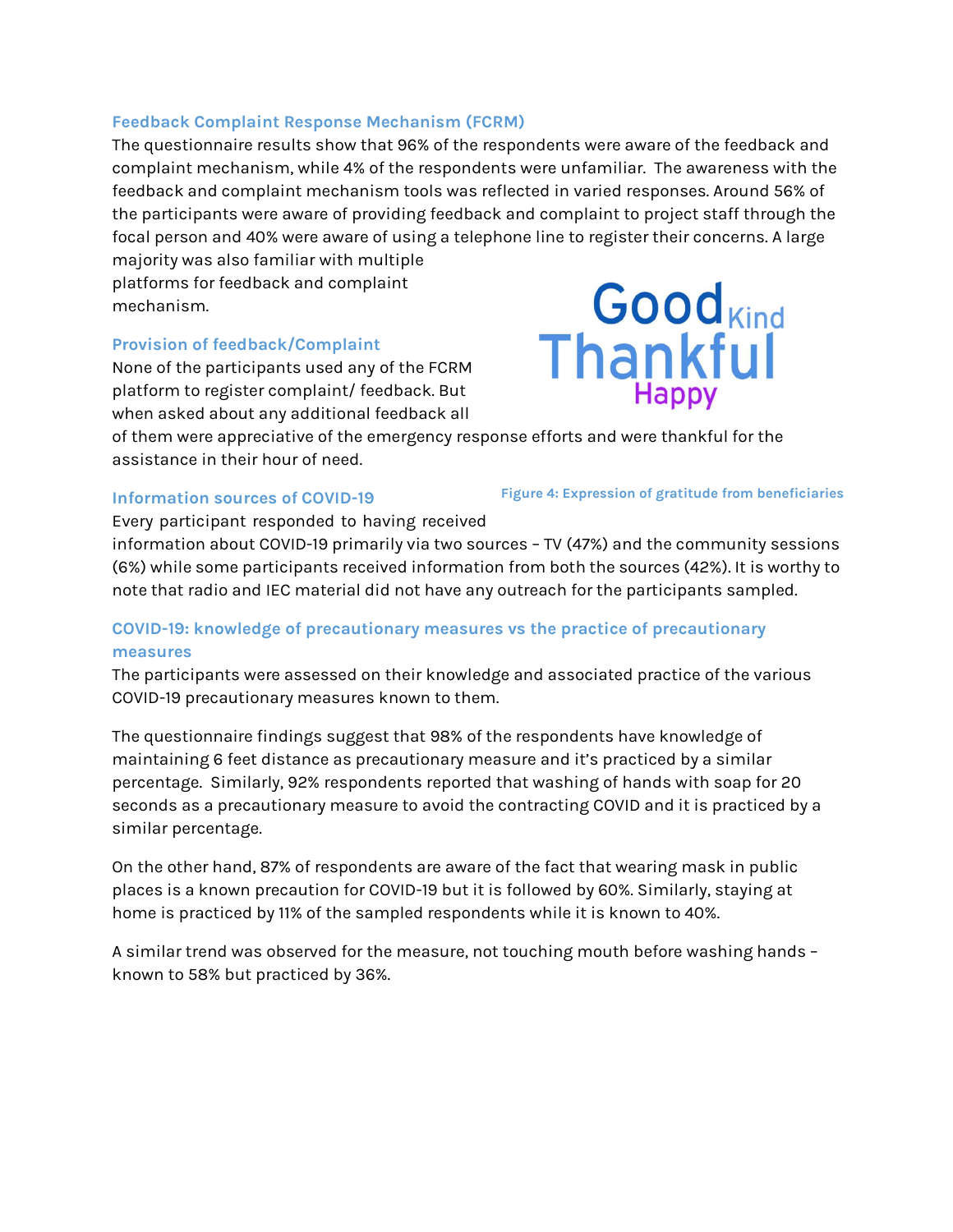

Figure 5: COVID-19: knowledge of precautionary measures vs the practice of precautionary measures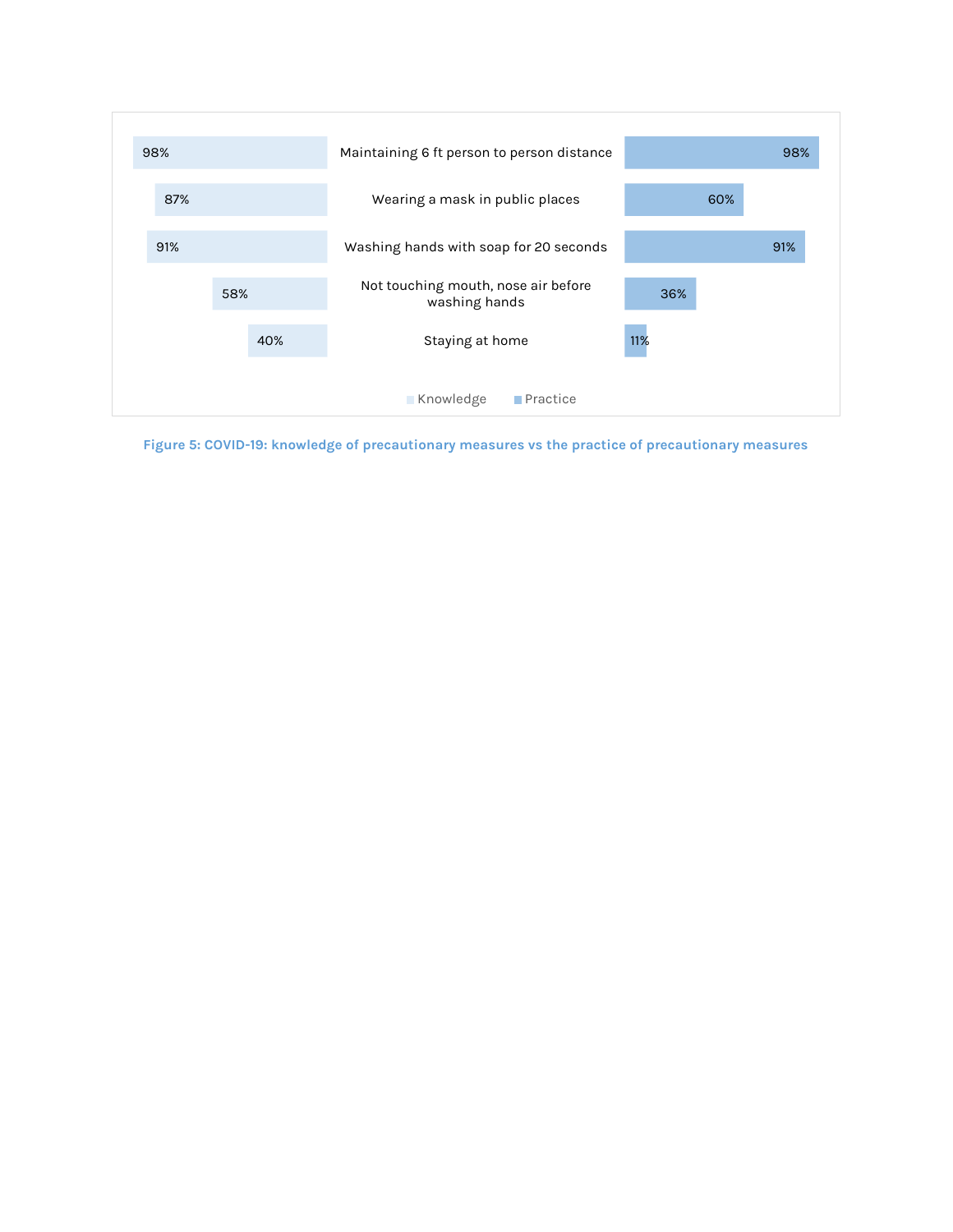Annex

# Post Distribution Monitoring Tool - Hygiene Kit START Fund COVID-19 Emergency Response Project, District Muzaffargarh.

Purpose: The purpose of this tool is to solicit beneficiary feedback in a systematic way on the usefulness (quality, quantity, relevancy and utilization etc.) of the Hygiene Kit.

Instructions: The list of HH to participate in the PDM will be pre-selected from the list of HHs who received hygiene kits. The interview will be preferably conducted with male or female head or other adult person in the HH. Please introduce yourself and purpose of the data collection and inform the respondent that the information will be kept confidential and will only be used to improve future programming. Obtain the willingness of respondent before proceeding to the interview questions.

| Willingness: Are you willing to participate in the survey? (The survey will take   Yes | No |
|----------------------------------------------------------------------------------------|----|
| 20-25 minutes)                                                                         |    |
|                                                                                        |    |

| <b>Staff Name</b> | Designation | <b>Date of Visit</b> |
|-------------------|-------------|----------------------|
|                   |             |                      |

#### General Information of Respondent:

| Name:               |                    | Village:             |  |
|---------------------|--------------------|----------------------|--|
| Gender:             | ]Male<br>$F$ emale | <b>Union Council</b> |  |
| <b>Family Size:</b> |                    | <b>Tehsil</b>        |  |
| Age:                |                    |                      |  |

#### Beneficiary Feedback:

| A-Utilization: |                                                        |            |  |  |
|----------------|--------------------------------------------------------|------------|--|--|
| S              | Question                                               | Options    |  |  |
| $\bullet$<br># |                                                        |            |  |  |
|                |                                                        |            |  |  |
|                | Did beneficiary family receive hygiene Kit assistance? | Yes        |  |  |
|                |                                                        | No         |  |  |
|                |                                                        | Don't know |  |  |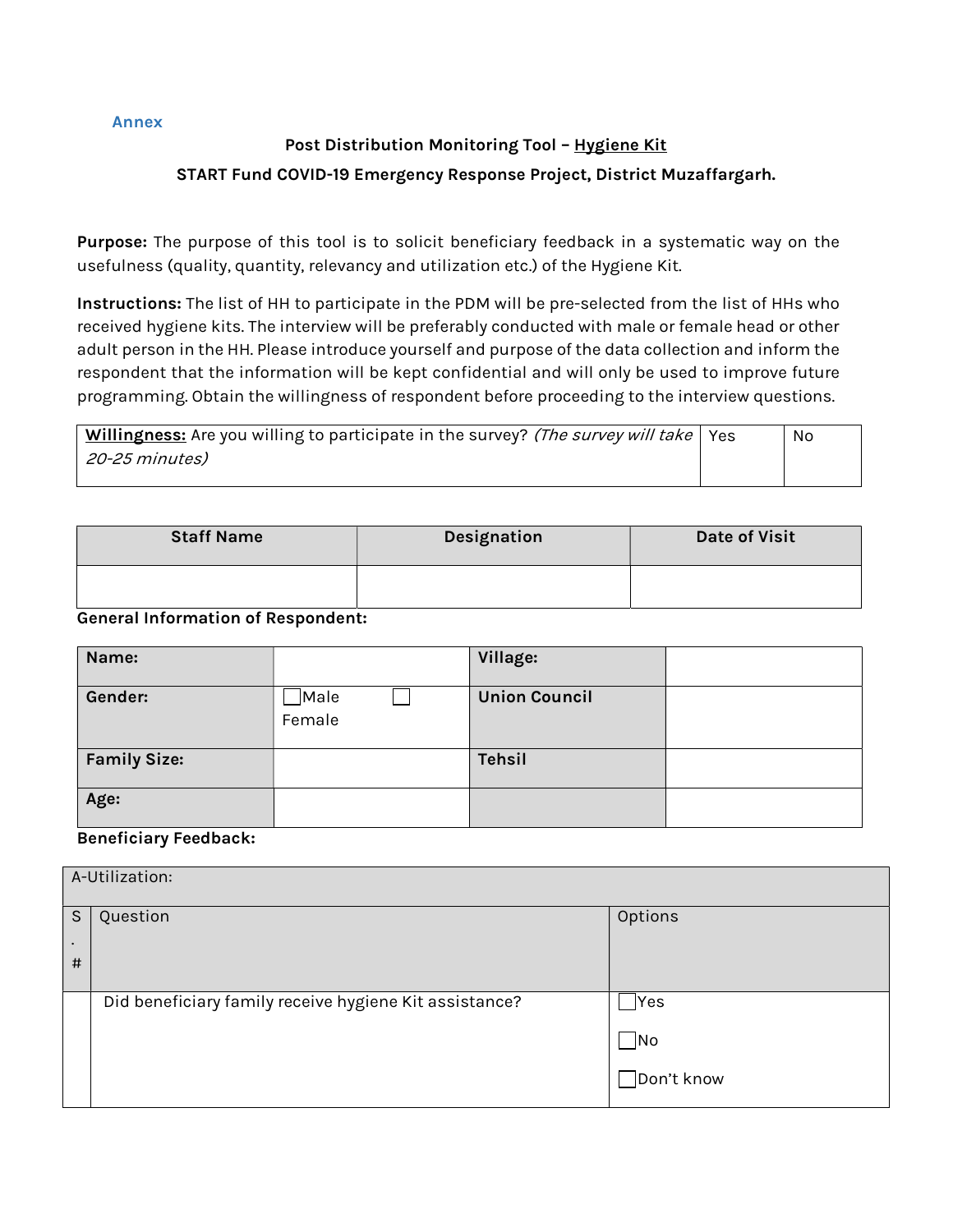|  | When did you receive the hygiene kit?                                              |                                      |                                     |                                                 |     |         |  |
|--|------------------------------------------------------------------------------------|--------------------------------------|-------------------------------------|-------------------------------------------------|-----|---------|--|
|  | Please confirm the items and<br>quantity of each item.                             | Item Description                     |                                     | Qty                                             | Y/N | Comment |  |
|  | Note: Numerator has to ask                                                         | <b>Bath soap</b>                     |                                     | 07                                              |     |         |  |
|  | about each item and the                                                            | Cloth washing laundry soaps          |                                     | $\overline{7}$                                  |     |         |  |
|  | quantity.                                                                          | Cotton phynel cloth piece            |                                     | $\overline{2}$                                  |     |         |  |
|  |                                                                                    | Jerry canes                          |                                     | $\overline{c}$                                  |     |         |  |
|  |                                                                                    | Mosquitoes net                       |                                     | $\overline{c}$                                  |     |         |  |
|  |                                                                                    | <b>Bag</b>                           |                                     | 1                                               |     |         |  |
|  | <b>Distribution Process:</b>                                                       |                                      |                                     |                                                 |     |         |  |
|  | Did you receive enough information in advance                                      |                                      | Type of Information                 |                                                 | Y/N |         |  |
|  | about;<br>Note: Please ask about each type of information<br>and mark accordingly. |                                      | Items in the package                |                                                 |     |         |  |
|  |                                                                                    |                                      | Quantity of items                   |                                                 |     |         |  |
|  |                                                                                    | Date and time of the<br>distribution |                                     |                                                 |     |         |  |
|  | Did you get hygiene kit at your door step?                                         |                                      | Yes                                 |                                                 |     |         |  |
|  |                                                                                    |                                      | $ $ No                              |                                                 |     |         |  |
|  | If no, Where from you get the hygiene kit?                                         |                                      |                                     |                                                 |     |         |  |
|  | Was the distribution process convenient for you?                                   |                                      |                                     | Yes                                             |     | No      |  |
|  | If no, why?                                                                        |                                      |                                     | Wait was for too long to get<br>the hygiene kit |     |         |  |
|  |                                                                                    |                                      |                                     | Others                                          |     |         |  |
|  | Did the staff at treat you well?                                                   |                                      |                                     | <b>Yes</b><br> No                               |     |         |  |
|  | If no, please specify.                                                             |                                      |                                     | Harsh behaviour                                 |     |         |  |
|  |                                                                                    |                                      | Not providing enough<br>information |                                                 |     |         |  |
|  |                                                                                    |                                      |                                     | Wait for too long                               |     |         |  |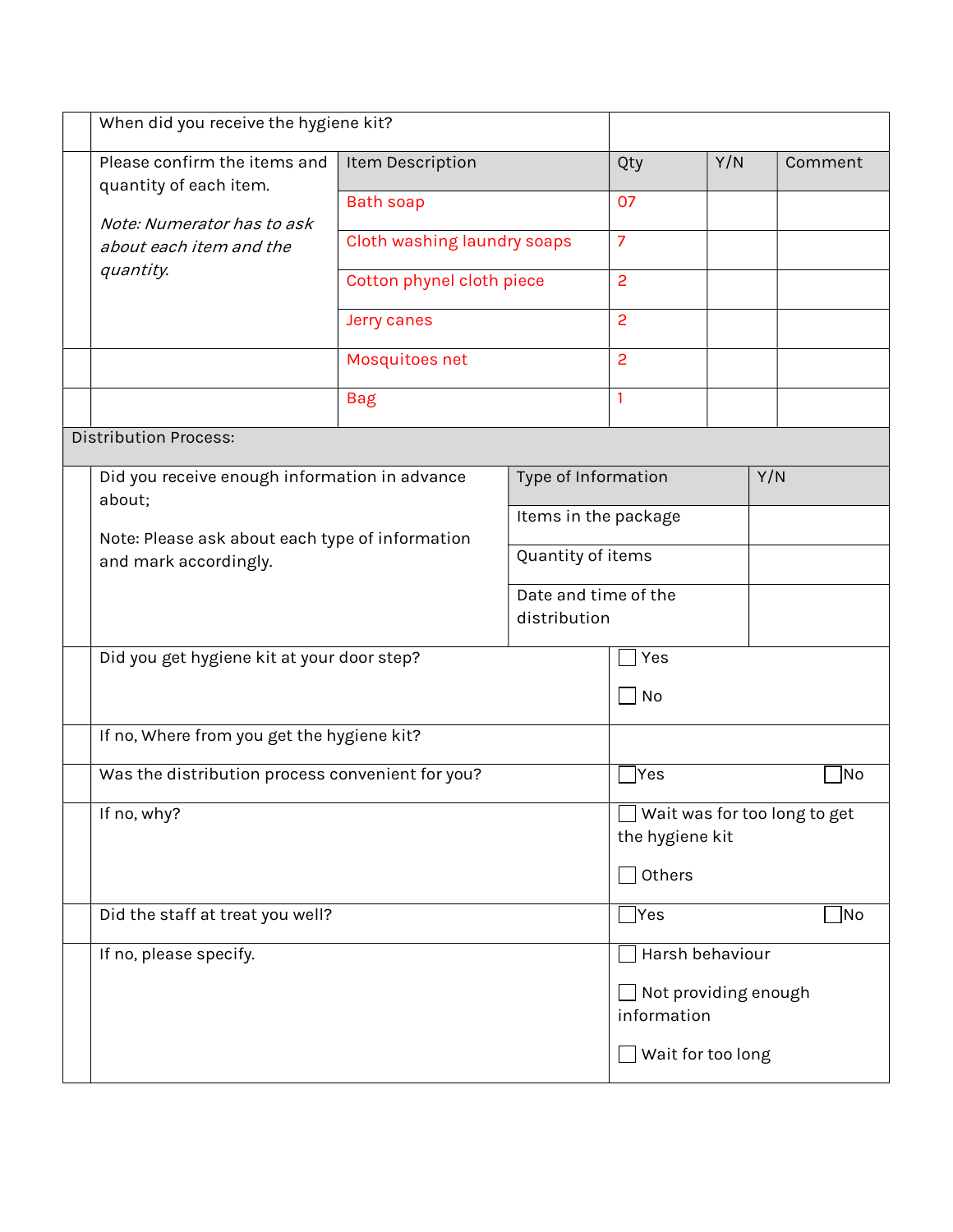|    |                                              |                                                                 |                                           |      |                             | Other (specify) |               |    |
|----|----------------------------------------------|-----------------------------------------------------------------|-------------------------------------------|------|-----------------------------|-----------------|---------------|----|
|    |                                              |                                                                 |                                           |      |                             |                 |               |    |
|    | Targeting:                                   |                                                                 |                                           |      |                             |                 |               |    |
|    |                                              | Are you satisfied with the beneficiary selection process for    |                                           |      | <b>Yes</b>                  |                 |               | No |
|    | hygiene kit?                                 |                                                                 |                                           |      |                             |                 |               |    |
|    | If no, why you are not satisfied?            |                                                                 |                                           |      | Selection is not fair       |                 |               |    |
|    |                                              |                                                                 |                                           |      | Deserving people are missed |                 |               |    |
|    |                                              |                                                                 |                                           |      | Criteria was strict         |                 |               |    |
|    |                                              |                                                                 |                                           |      | Other                       |                 |               |    |
|    | benefited but were missed?                   | Were there households in your community who could have          |                                           |      | Yes]<br> No                 |                 |               |    |
|    | In your opinion, why were they missed?       |                                                                 |                                           |      | Due to strict criteria      |                 |               |    |
|    |                                              |                                                                 | Due to inappropriate registration process |      |                             |                 |               |    |
|    |                                              |                                                                 | Other (specify)                           |      |                             |                 |               |    |
|    |                                              |                                                                 |                                           |      |                             |                 |               |    |
|    |                                              |                                                                 |                                           |      |                             |                 |               |    |
|    |                                              |                                                                 |                                           |      |                             |                 |               |    |
|    | Satisfaction on Quality and Quantity:        |                                                                 |                                           |      |                             |                 |               |    |
|    |                                              | Are the items included in the hygiene kit were relevant to your |                                           |      |                             | Yes             |               | No |
|    | household needs?                             |                                                                 |                                           |      |                             |                 |               |    |
|    |                                              | If no, why not? (Please specify which items and why?            |                                           |      |                             |                 |               |    |
| 1. | Are you satisfied with<br>the quality of the | Item                                                            | Goo<br>d                                  | Fair | DK                          | Poor            | If poor, why? |    |
|    | items included in the                        |                                                                 |                                           |      |                             |                 |               |    |
|    | hygiene kit?                                 | <b>Bath soap</b>                                                |                                           |      |                             |                 |               |    |
|    |                                              | Cloth washing laundry                                           |                                           |      |                             |                 |               |    |
|    |                                              | soaps                                                           |                                           |      |                             |                 |               |    |
|    |                                              | Cotton phynel cloth piece                                       |                                           |      |                             |                 |               |    |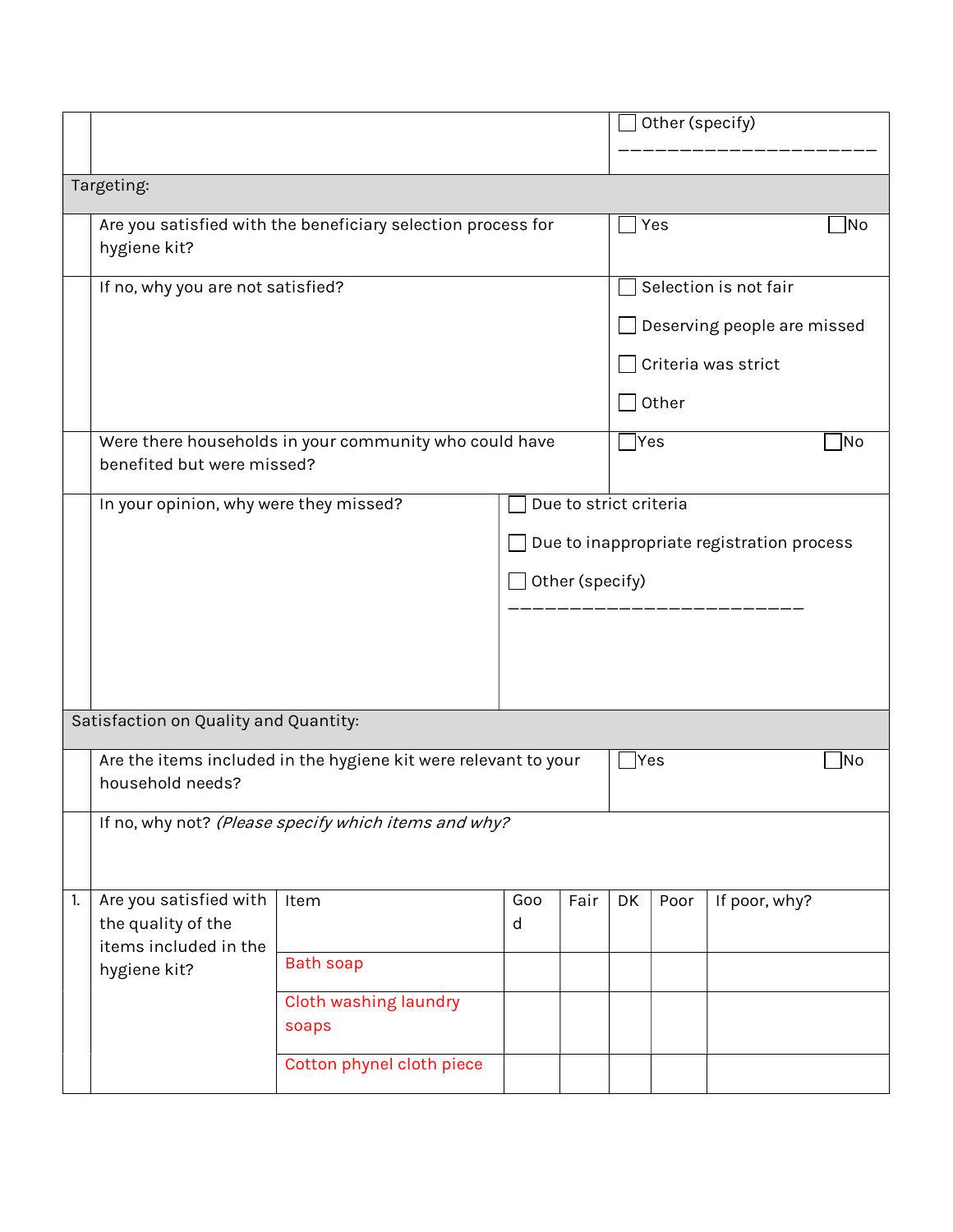|     |                                                                 | Jerry canes                                                                                                         |                   |      |                     |
|-----|-----------------------------------------------------------------|---------------------------------------------------------------------------------------------------------------------|-------------------|------|---------------------|
|     |                                                                 | Mosquitoes net                                                                                                      |                   |      |                     |
|     |                                                                 | <b>Bag</b>                                                                                                          |                   |      |                     |
| 2.  |                                                                 | Are the quantity of items included in the hygiene kit were<br>sufficient at least for one month for your household? |                   | Yes  | No                  |
| 3.  | If no, which items and why?                                     |                                                                                                                     |                   |      |                     |
| 4.  | Were Hygiene awareness sessions useful?                         |                                                                                                                     |                   |      |                     |
|     |                                                                 | Feedback Complaint Response Mechanism (FCRM):                                                                       |                   |      |                     |
| 5.  | feedback and complaint to project staff?                        | Do you have knowledge about the ways/channels to provide                                                            |                   | Yes  | No                  |
| 6.  | If yes, which channels?                                         |                                                                                                                     | Field Staff       |      | Suggestion Box      |
|     |                                                                 |                                                                                                                     | Telephone Number] |      | $\exists$ Help Desk |
|     |                                                                 |                                                                                                                     | ]Other:           |      |                     |
| 7.  | Did you provide feedback or complaint?                          |                                                                                                                     |                   | Yes  | No                  |
| 8.  | If yes, did you receive response to your feedback or complaint? |                                                                                                                     |                   | Yes  | No                  |
| 9.  | If yes, was the response timely?                                |                                                                                                                     |                   | Yes] | No                  |
|     | 10. If yes, are you satisfied with the response?                |                                                                                                                     |                   | Yes] | No]                 |
| 11. | If no, why not?                                                 |                                                                                                                     |                   |      |                     |
| 12. |                                                                 | Do you have any other feedback you would like to share?                                                             |                   |      |                     |